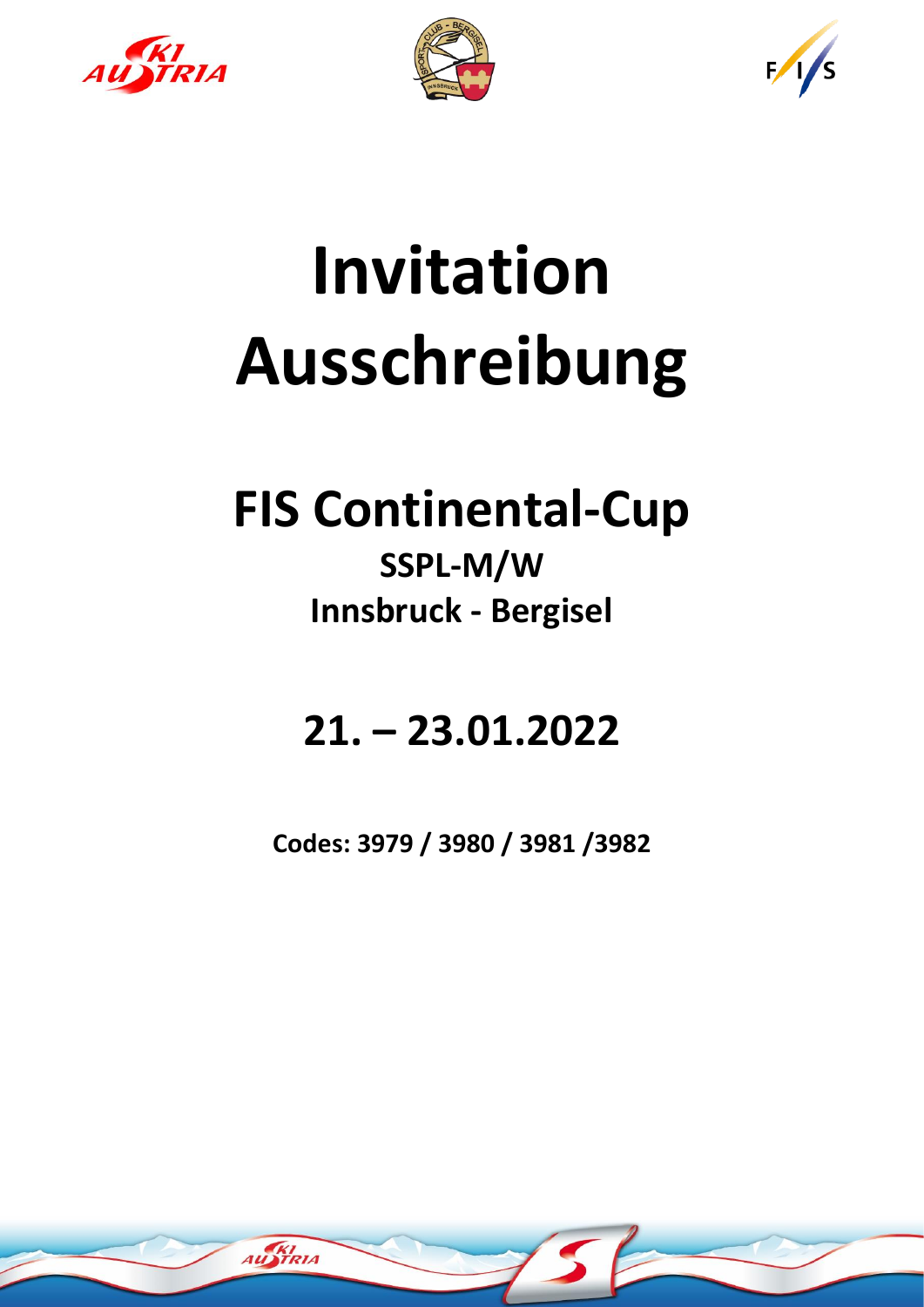





#### **ZEITPLAN / SCHEDULE**

#### **20.01.2022 Donnerstag / Thursday:**

Anreise der Teams & Quartier beziehen / Arrival of Teams & Taking up Accommodation

| 19.00 Uhr | Mannschaftsführersitzung Damen / Team Captains' Meeting Women Online |
|-----------|----------------------------------------------------------------------|
| 20.00 Uhr | Mannschaftsführersitzung Herren / Team Captains' Meeting Men Online  |

#### **21.01.2022 Freitag / Friday:**

#### DAMEN/WOMEN:

| 09.00 Uhr: | <b>Trainingsdurchgang 1 / Training Round 1</b>                                               |
|------------|----------------------------------------------------------------------------------------------|
| 09.45 Uhr: | <b>Probedurchgang / Trial Round</b>                                                          |
| 10.30 Uhr: | 1. Durchgang / 1. Round                                                                      |
|            | <b>Afterwards: 2. Durchgang &amp; Siegerehrung / Final Round &amp; Price Giving Ceremony</b> |

#### HERREN/MEN:

| 14.00 Uhr: | Trainingsdurchgang 1 / Training Round 1 |
|------------|-----------------------------------------|
| 15.00 Uhr: | Trainingsdurchgang 2 / Training Round 2 |

#### **22.02.2022 Samstag / Saturday**:

DAMEN/WOMEN:

09.00 Uhr: Probedurchgang / Trial Round

09.45 Uhr: 1. Durchgang / 1. Round

Afterwards: 2. Durchgang & Siegerehrung / Final Round & Price Giving Ceremony

#### HERREN/MEN:

- 13.00 Uhr: Probedurchgang / Trial Round
- 14.00 Uhr: 1. Durchgang / 1. Round
- Afterwards: 2. Durchgang & Siegerehrung / Final Round & Price Giving Ceremony

#### **23.02.2022 Sonntag / Sunday**:

HERREN/MEN:

09.00 Uhr: Probedurchgang / Trial Round

- 10.00 Uhr: 1. Durchgang / 1. Round
- Afterwards: 2. Durchgang & Siegerehrung / Final Round & Price Giving Ceremony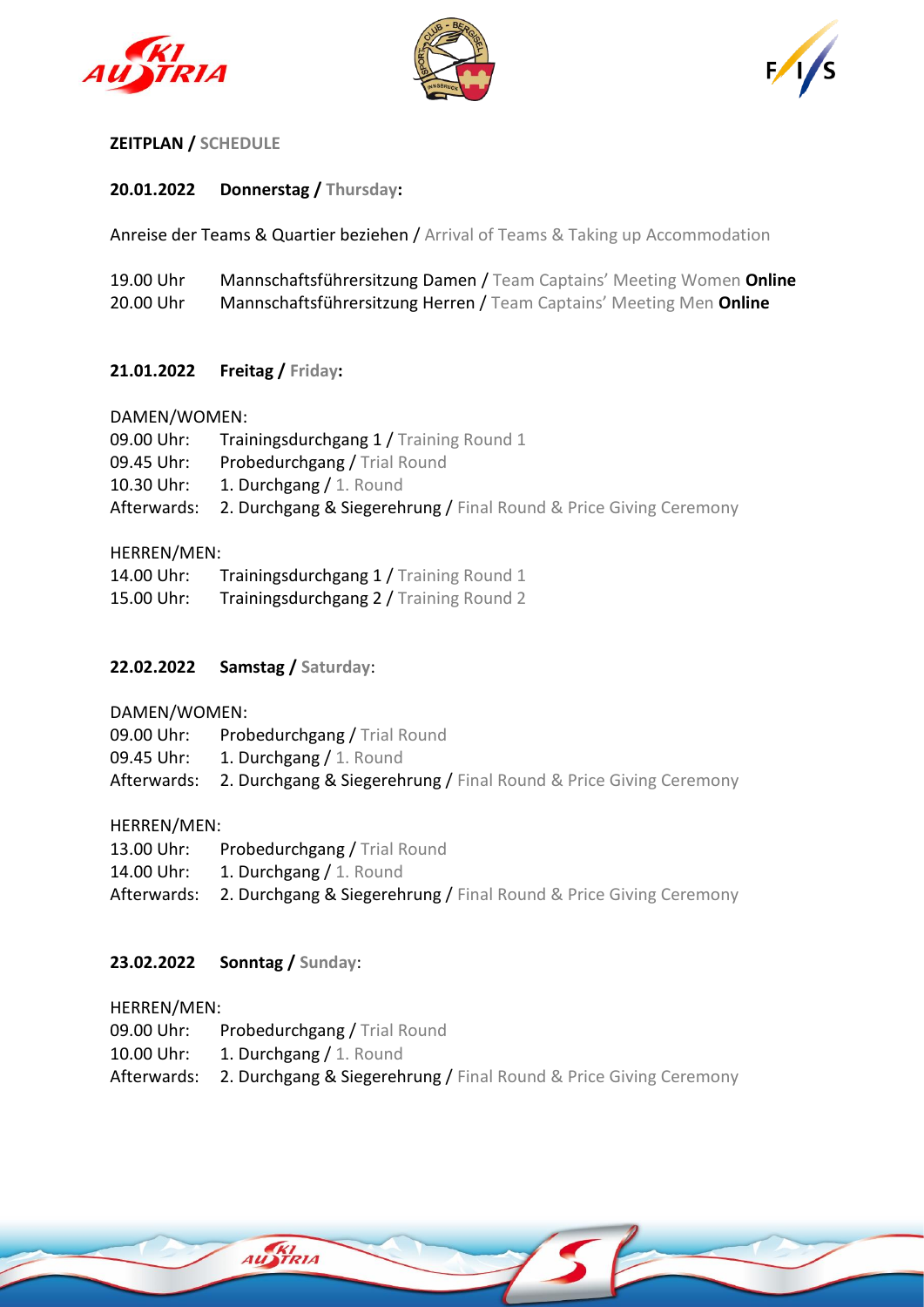





#### **AKKREDITIERUNG & RENNBÜRO** / **ACCREDITITATION & RACE OFFICE**

Haupteingang Bergiselstadion / Main Entrance Bergisel Stadium

Bergiselweg 3, 6020 Innsbruck

Donnerstag, 20.01.2022 16.00 – 20.00 Uhr Freitag, 21.01.2022 08.00 – 14.00 Uhr

#### **ALLGEMEINE BESTIMMUNGEN / GENERAL INFORMATION**

- 1. Die Durchführung der Wettkämpfe erfolgt nach der IWO und den Regeln der FIS.
- 2. Nennungen werden von jedem Skiverband direkt über die FIS-Plattform hochgeladen, mit Namen, Vornamen und Geburtsdatum.
- 1. The Competition will be governed by the ICR and the FIS rules.
- 2. Entries are uploaded by each ski association directly via the FIS platform, with the surname, first name and birthday.

**KONTAKT / CONTACT** SC Bergisel +43(0)512/575690 Bergiselweg 3 6020 Innsbruck [info@bergiselspringen.at](mailto:info@bergiselspringen.at)

#### **ANMELDUNG / ENTRY**

**Pre-Entry: 11.12.2021 Final Entry: 14.01.2022**

Änderungen sind nach der jeweiligen Entry nicht mehr möglich. Sollte es dringende Veränderungen im Team geben, ist das mit der Unterkunft selbstständig zu organisieren und evtl. Umbuchungskosten vom Nationalen Skiverband zu tragen.

#### **QUARTIERE / ACCOMMODATION**

Quartiere nur nach der Nationenquote. Quartierbestellung bis zum 17.12.2019. Für Zimmerreservierungen, die nach Anmeldeschluss storniert werden, ist eine Stornogebühr von 100% der anfallenden Kosten vom betreffenden nationalen Verband zu bezahlen. Reservation of accommodations only at nations quota. Room-reservations are necessary till 17.12.2021. Room reservations, which are cancelled after end of entry, must be paid 100% by the respective national ski association.

**Kontakt: Yvonne Zangerl [y.zangerl@innsbruck.info](mailto:y.zangerl@innsbruck.info) +43 512 53 56 738**

**PREISGELD / PRIZE MONEY**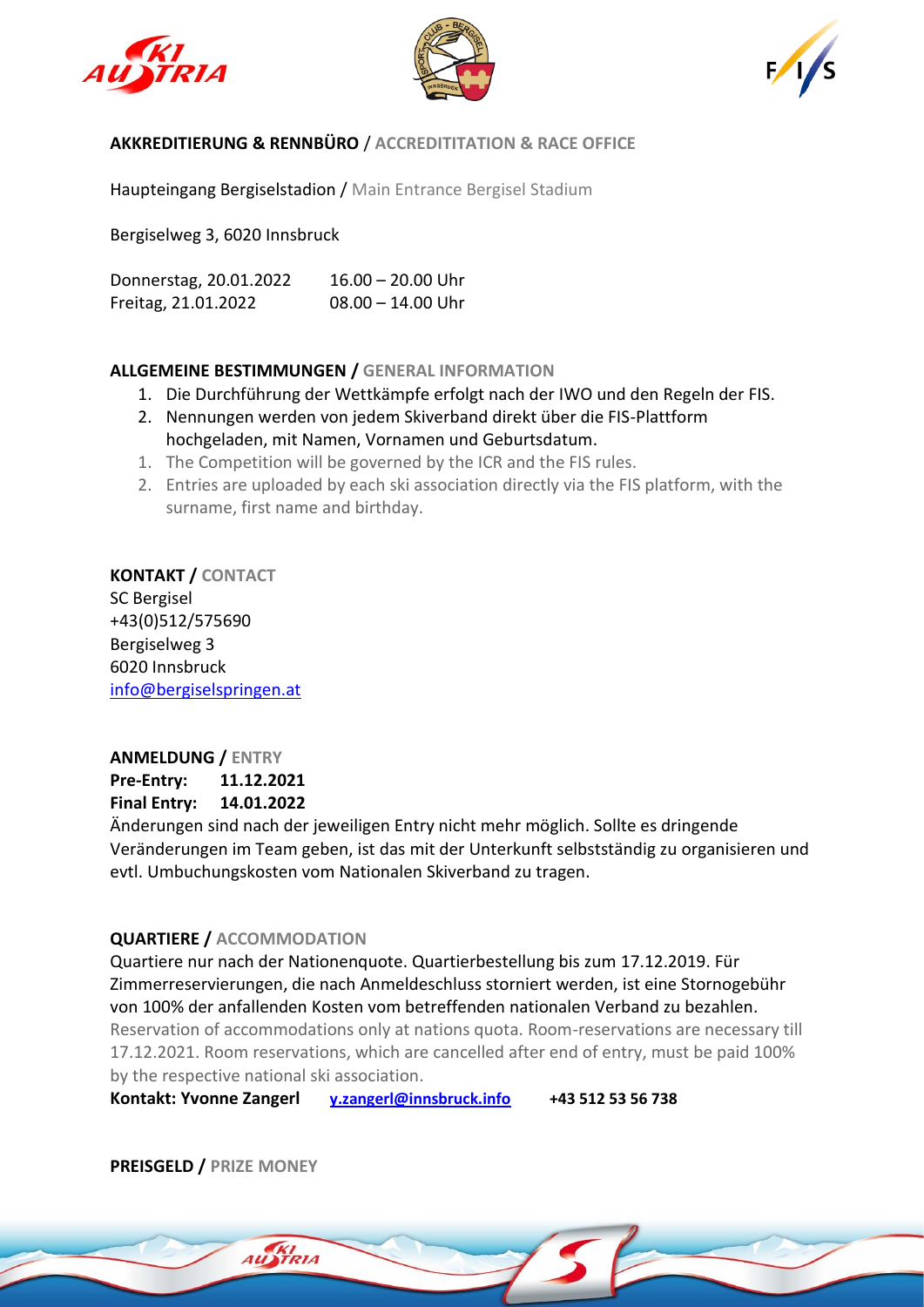





Preisgelder laut FIS Reglement. Die Auszahlung des Preisgeldes kann nur erfolgen, wenn dem jeweiligen OK alle Bankdaten (IBAN, BIC, Adresse der Athleten) vollständig und bis spätestens Wettkampfende vorliegen.

Prize money by FIS rules. The payout can only take place, if all necessary bank information (IBAN, BIC, address of the athletes) is sent to the OCs completely and till the end of competition at the latest.

#### **AN- UND ABREISETERMINE / ARRIVAL AND DEPARTURE DATES**

An- Abreise Herren / Arrival Departure Men: **20.01.2022 – 24.01.2022** An- Abreise Damen / Arrival Departure Women: **20.01.2022 – 23.01.2022**

#### **UNFALLVERSICHERUNG / INSURANCE**

Alle Teilnehmer müssen den Nachweis einer Unfallversicherung erbringen. Die Veranstalter übernehmen keine

#### Haftung für Unfälle und deren Folgen, auch nicht gegenüber dritten Personen.

The participants must prove an insurance for accidents. The organizer takes neither responsibility in case of accidents and the consequences, nor for third party risks.

#### **KAUTION / DEPOSIT**

#### Der Veranstalter erhebt eine Kaution für die Startnummern in Höhe von €50,00 pro Nation. Die Kaution ist bei Abholung der Startnummern zu zahlen und wird über die Reisekosten rückerstattet.

The LOC charges a security deposit of €50,00 per nation for the bibs. The deposit must be paid when getting the bibs and will be reimbursed with the travel expenses.

#### **COVID-19 PRÄVENTION / COVID-19 PREVENTION**

Auf Grund der dynamischen Entwicklung, sind die Vorgaben für Mitte Januar leider noch nicht absehbar, aber das OK wird noch rechtzeitig im Vorfeld entsprechende Guidelines verschicken. Das Wichtigste aber schon einmal vorweg:

• Eigenverantwortung übernehmen!

AU **XI**RIA

- Hygienemaßnahmen beachten (regelmäßiges Händewaschen / desinfizieren, etc.)
- Negativer PCR-Test (max. 72) zur Akkreditierungsabholung
- FFP2 Masks will be mandatory in the venue
- Kontaktdaten des Teamcaptains zur Kontaktverfolgung
- COVID hotline during the event: +43 660 942 44 02

#### Einreisebestimmungen

Mit der derzeit geltenden Verordnung ist die Einreise nach Österreich unter Einhaltung der 2,5-Regel aus Staaten mit geringem Infektionsgeschehen möglich. Für Personen, die aus Staaten mit hohem Infektionsgeschehen kommen oder Personen, die sich in den letzten 10 Tage dort aufgehalten haben, gibt es gesonderte Bestimmungen [\(Einreiseregistrierung](https://entry.ptc.gv.at/) & PCR-Testung nötig).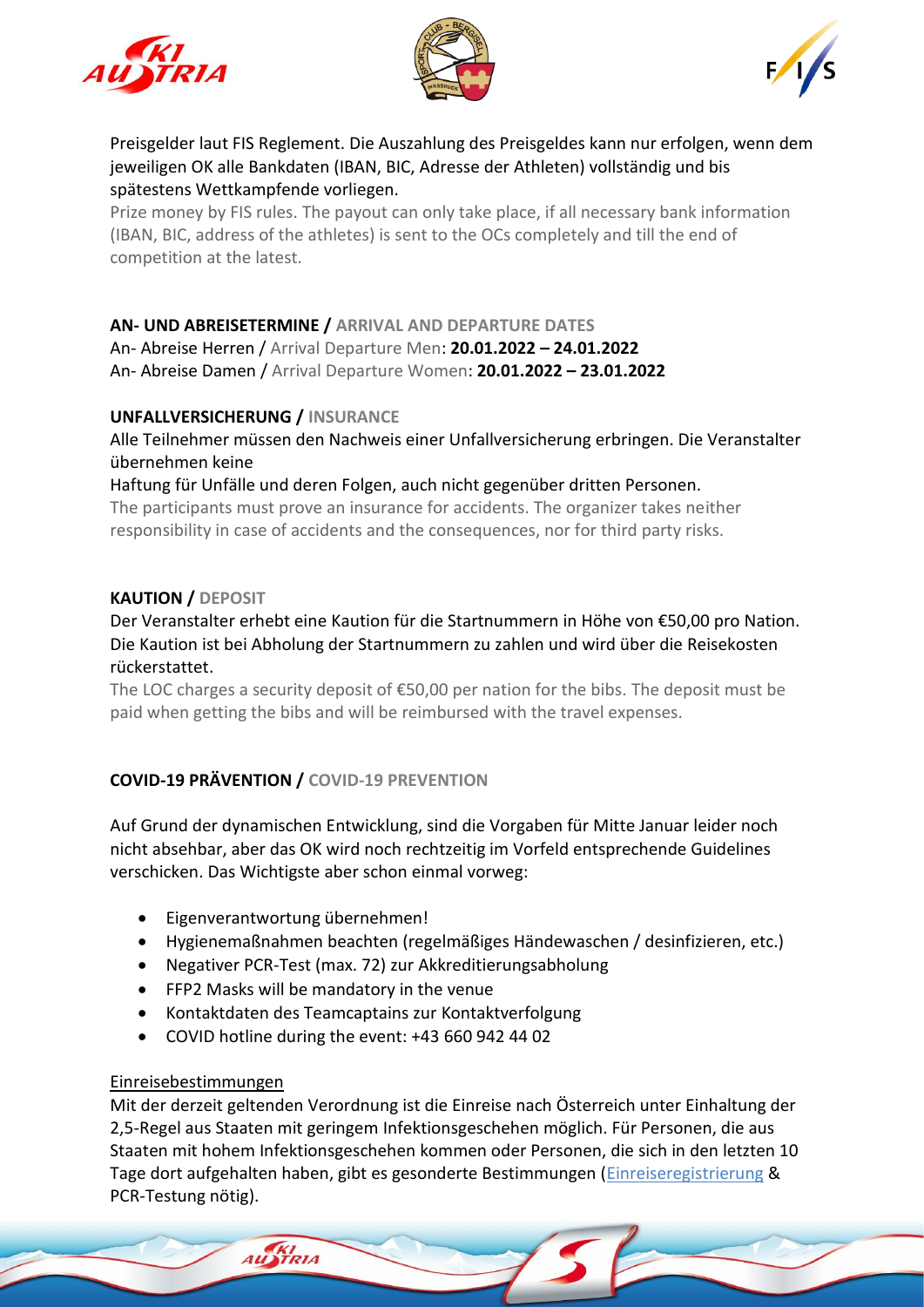





Die aktuellen Informationen zur Einreise nach Österreich erhalten Sie unter: [Aktuelle](https://www.sozialministerium.at/Informationen-zum-Coronavirus/Coronavirus---Aktuelle-Ma%C3%9Fnahmen.html)  [Maßnahmen](https://www.sozialministerium.at/Informationen-zum-Coronavirus/Coronavirus---Aktuelle-Ma%C3%9Fnahmen.html)

#### Bitte informieren Sie sich vor der Anreise zu den aktuellen Einreisebestimmungen aus Ihrem Staat.

Due to the very dynamic development, it is not possible to foresee the regulations in force mid of January. The LOC will provide the guidelines concerning COVID-19 in due time before the event. The most important information right away:

- Take responsibility for your own actions.
- Follow hygiene measures (regularly wash your hands and disinfect)
- Show proof of negative PCR test not older than 72 hours
- Contact data collection for each team for contact tracing
- FFP2 masks are mandatory in the venue

AUSTRIA

• COVID hotline during the event: +43 660 942 44 02

#### Entry regulations for Austria

With the current entry regulations, arrival in Austria is possible from countries with low infection rates. All travelers need to show a negative COVID test (PCR) or proof of vaccination/past infection ("2,5G rule").

People arriving from states with a high infection rate, or having stayed there within the past 10 days, must meet separate regulations [\(registration upon entry](https://entry.ptc.gv.at/) & PCR test).

Latest information on arrival in Austria is available on: <https://www.sozialministerium.at/en/Coronavirus/Information-in-English.html>

Please be sure to check your home country's travel regulations prior to your arrival in Austria.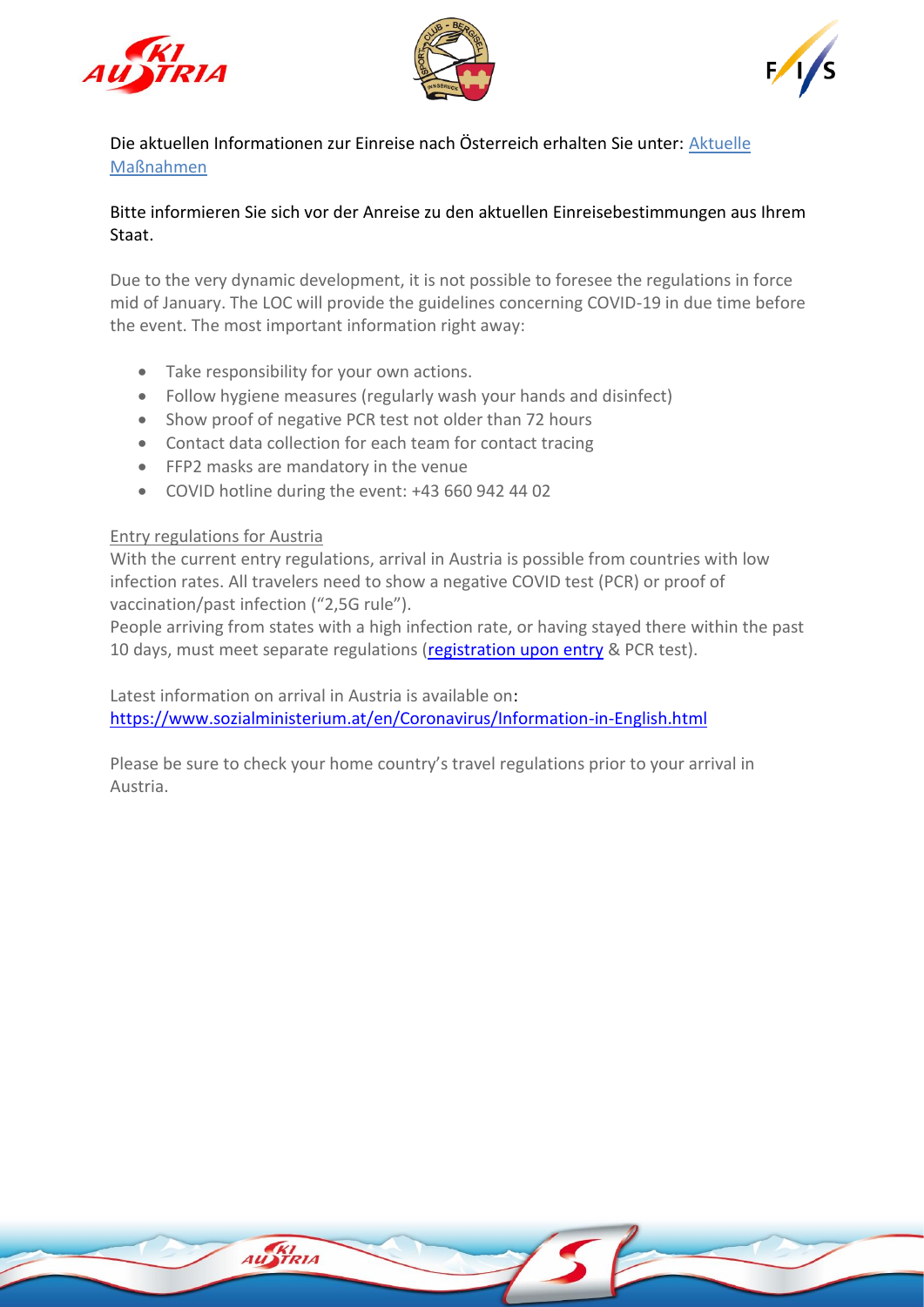





#### **ORGANISATIONSKOMITEE / LOC**

| Organisationschef / Chief of Organization | Maximilian Obergruber / Alfons Schranz |
|-------------------------------------------|----------------------------------------|
| OK-Sekretär / Secretary LOC               | Christian Stattmann                    |
| Finanzchef / Treasurer                    | Andreas Hradsky                        |
| Quartiere / Accomodation                  | Yvonne Zangerl                         |
| Verpflegung / Hospitality                 | Andrea Raml                            |
| Sanitätsdienst / Medical Service          | Rotes Kreuz / Red Cross                |
| Pressechef / Chief Press Officer          | <b>Bernhard Foidl</b>                  |

#### **WETTKAMPFKOMITEE / COMPETITION COMMITTEE**

| <b>Rennleiter / Chief of Competition</b>              | Stefan Wolf              |
|-------------------------------------------------------|--------------------------|
| Rennleiter Assistent / Assistant Chief of Competition | Harald Haim              |
| Rennsekretär / Race Secretary                         | Stefanie Exner           |
| Schanzenchef / Chief of Hill                          | Markus Straninger        |
| Chef der Weitenmesser / Chief of Measuring            | Peter Ganarin            |
| Startkontrolle / Start Control                        | Werner Thoma             |
| Materialkontrolle OK / Equipment Control LOC          | Silvia Stattmann (Women) |
|                                                       | Andreas Pirkl (Men)      |
| Rechenbüro Chef / Chief of Calculation                | ewoxx                    |

#### **JURY & WETTKAMPFMANAGEMNT HERREN / JURY & COMPETITION MANAGEMENT MEN**

| CoC-Koordinator / CoC-Coordinator                      | Berni Schödler      |
|--------------------------------------------------------|---------------------|
| Technischer Delegierter / Technical Deligate           | Meglic Robert (SLO) |
| Technischer Delegierter Ass. / Technical Deligate Ass. | Thak Suzanne (EST)  |
| Wettkampfleiter / Chief of Competition                 | Stefan Wolf (AUT)   |

#### **JURY & WETTKAMPFMANAGEMNT DAMEN / JURY & COMPETITION MANAGEMENT**

| <b>WOMEN</b>                                           |                     |  |
|--------------------------------------------------------|---------------------|--|
| CoC-Koordinator / CoC-Coordinator                      | Renata Nadarkiewicz |  |
| Technischer Delegierter / Technical Deligate           | Meglic Robert (SLO) |  |
| Technischer Delegierter Ass. / Technical Deligate Ass. | Thak Suzanne (EST)  |  |
| Wettkampfleiter / Chief of Competition                 | Stefan Wolf (AUT)   |  |

#### **SPRUNGRICHTER / JUDGES**

| Keller Christian (GER)    |  |
|---------------------------|--|
| Winkler Jürgen (AUT)      |  |
| Pogoda Michael (AUT)      |  |
| Gschwentner Hermann (AUT) |  |
| Denifl Claudia (AUT)      |  |